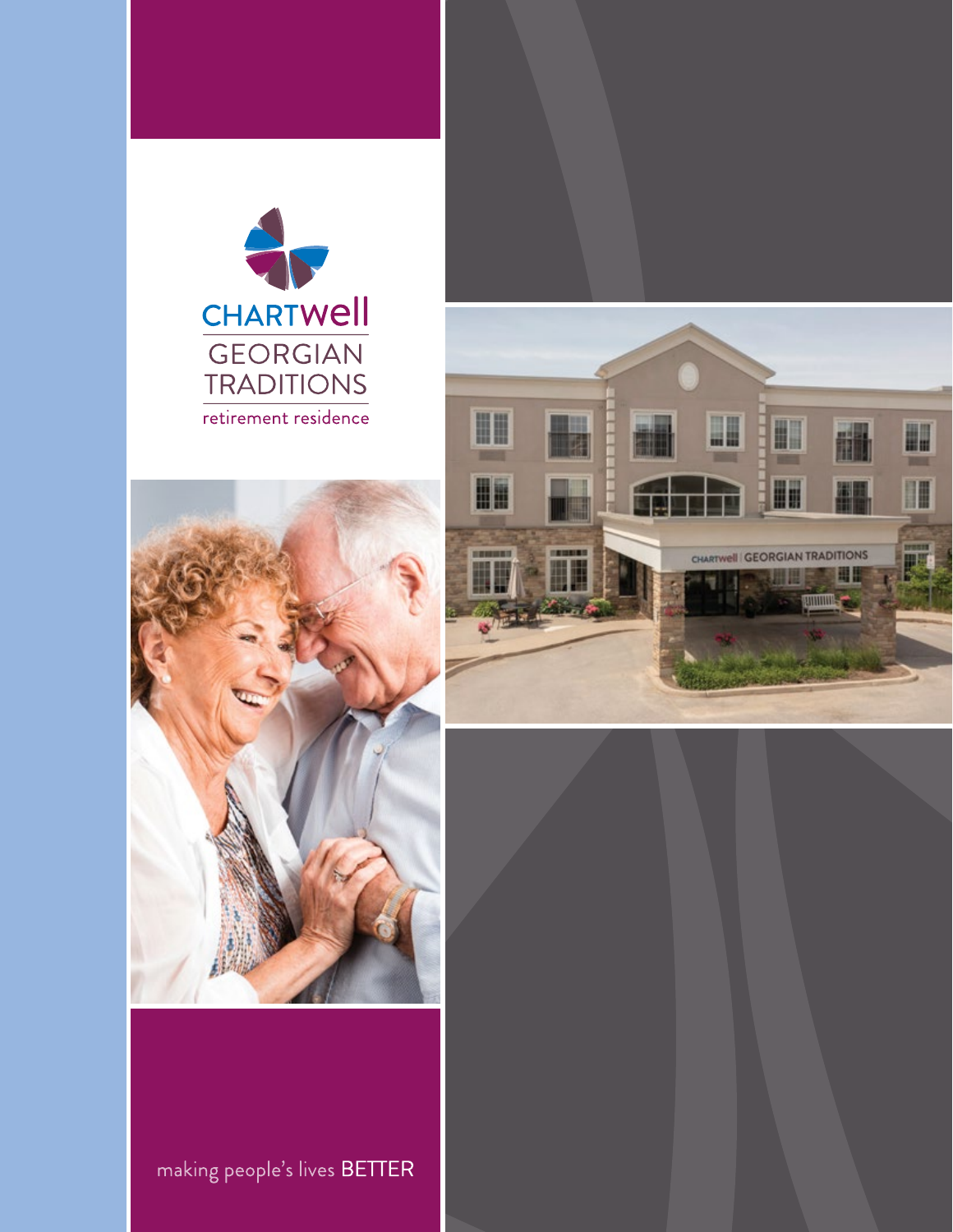

#### PART OF OUR LOCAL COMMUNITY SINCE 2007

Chartwell Georgian Traditions is a boutique-style retirement residence in Collingwood offering an independent supportive living lifestyle, as well as a dedicated Memory Living Neighbourhood. Our home is the ideal place to celebrate your retirement years to the fullest, thanks to worry-free services and longstanding staff who've earned us a strong reputation in our local community.

With beautiful views of Blue Mountain and the tranquil waters of Georgian Bay, who wouldn't want to call Chartwell Georgian Traditions home? Our quiet residential neighbourhood overlooks White's Bay, yet is minutes from Collingwood's downtown core. If you're not from Collingwood, you'll discover it's the perfect combination of small-town friendliness and big-city amenities, such as boutique and big-box store shopping, restaurants, grocery stores, pharmacies and much more. We are close by Highway 26 and Highway 400 as well, making us a convenient spot for visiting family and friends!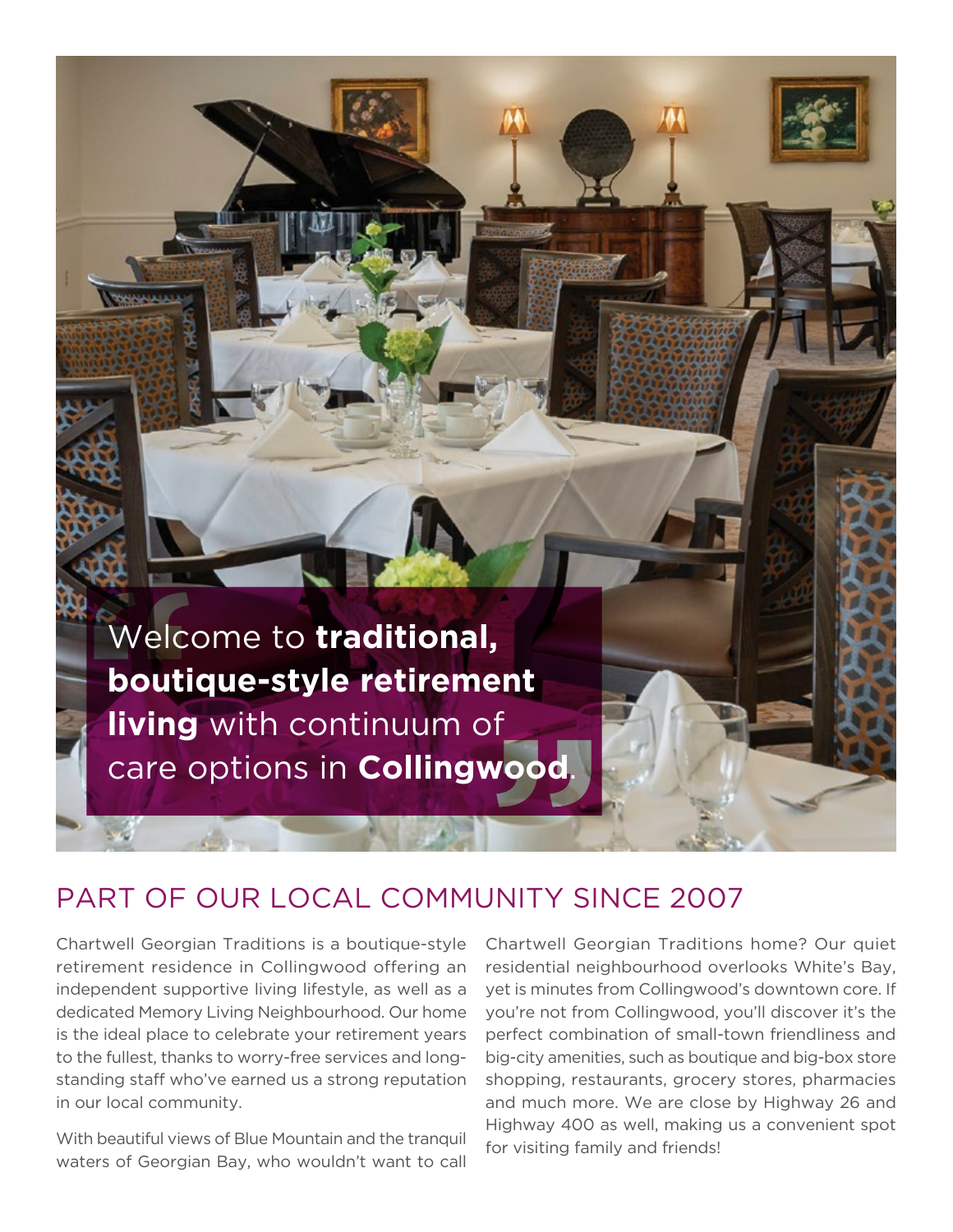# OUR UNIQUE LIFESTYLE

friends during a pet therapy visit! The lifestyle at Chartwell Georgian Traditions is designed to help you lead the engaging and fulfilling lifestyle you deserve. Our bright and warm retirement community with timeless charm offers a wide selection of on-site amenities that serve as a gathering place for our residents, including an impressive dining room reminiscent of a resort, a movie theatre, library, billiards room and hair salon. With a variety of life enrichment experiences on offer—such as fitness classes, hobby groups, charitable initiatives, and outings—don't be surprised if you find yourself trying something new, like our popular Tai Chi program, or perhaps interacting with some furry

Additionally, you'll benefit from delicious and nutritious dining options, housekeeping, staff on-site 24/7, and a wide range of optional care services—delivered in the privacy of your suite that can be added to your package any time.

Explore our Living at Chartwell brochure to learn more about dining, lifestyle activities and personalized care services.









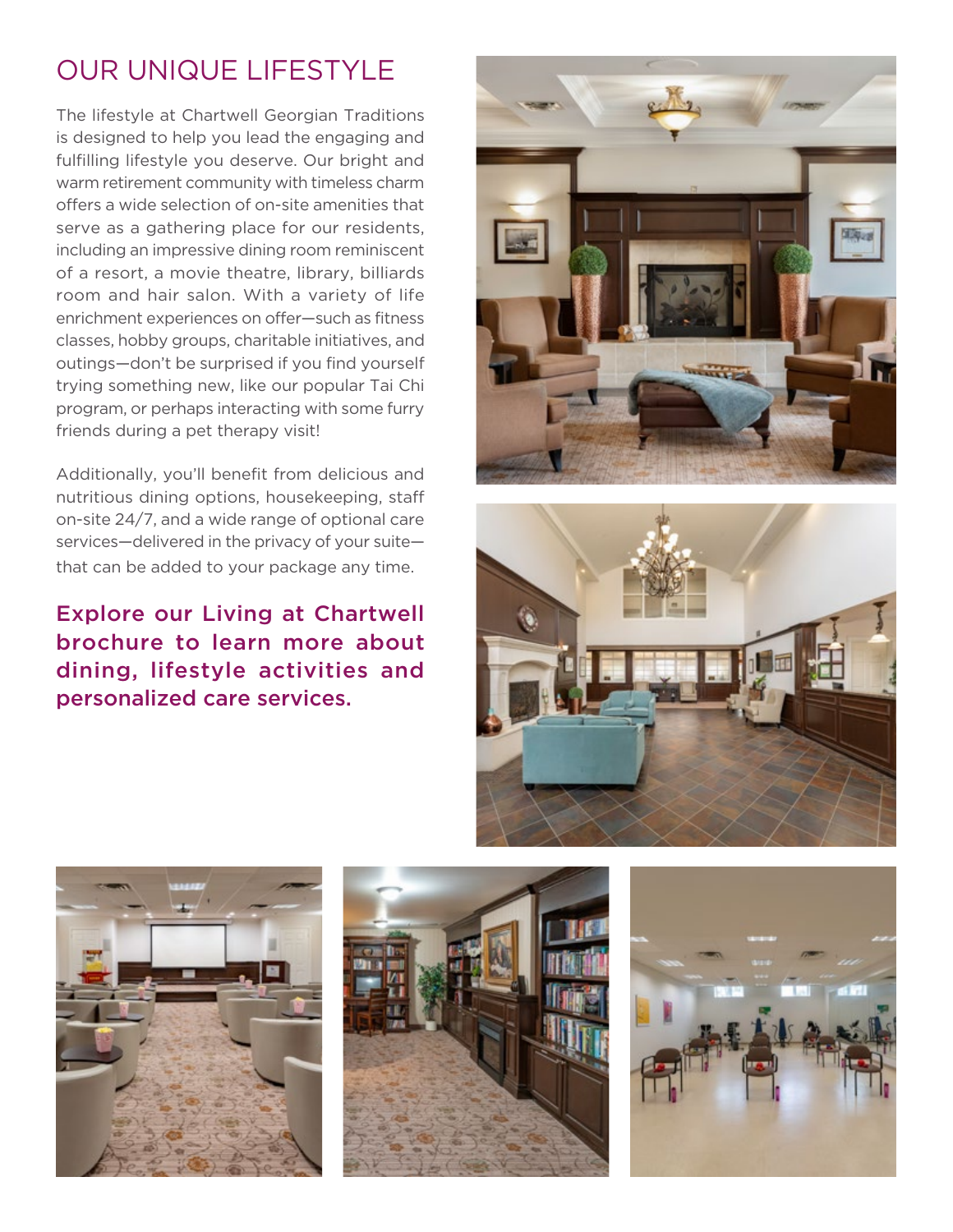# FACTS & FEATURES



### IN THE NEIGHBOURHOOD Grocery stores **Restaurants Banks**  Pharmacies Hospital Transit **Shopping Contract Contract Contract Contract Contract Contract Contract Contract Contract Contract Contract Contract Contract Contract Contract Contract Contract Contract Contract Contract Contract Contract Contract Contr ACTIVITIES** LiveNow program Social and Social and Gardening **Exercise Exercise Exercise Exercise Exercise** • Live music events **Example 2** Live entertainment **Example 2 Live music events**  Day trips\* DINING SERVICES • Diversified menu **• Meals for guests\*** • Freshly-prepared snacks À la carte menu CARE SERVICES • Medication supervision/ • Visiting Physician\* • Lab services\* administration\* **I** Vitals monitored\* **I** Visiting Podiatrist\* **On-site Nurse Care Assist Program**  Blood pressure clinic\* AMENITIES

- 
- Private dining room Activity room Library
- 
- 
- 
- Bistro/cafe Fitness room Lounge
- Dining room **Country kitchen** Country kitchen Movie theatre
	-
	-